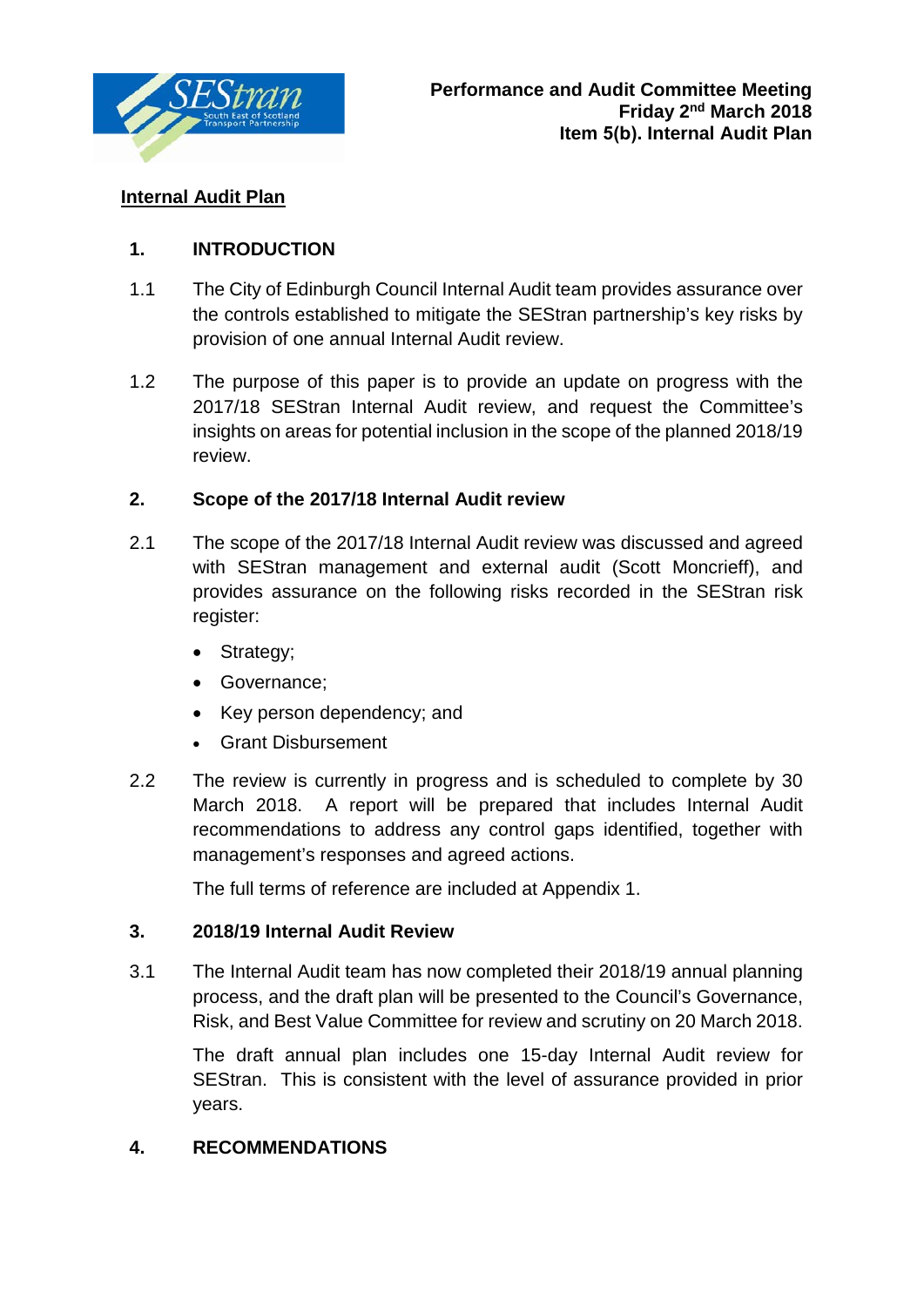4.1 The Committee is requested to note the scope of the 2017/18 Internal Audit review, and provide insights in relation to key SEStran risks and areas of concern for inclusion in the planned 2018/19 Internal Audit review.

#### **Lesley Newdall**

Chief Internal Auditor E-mail: [lesley.newdall@edinburgh.gov.uk](mailto:lesley.newdall@edinburgh.gov.uk) | Tel: 0131 469 3216

February 2018

## **Appendix 1 –** Terms of Reference

| <b>Policy Implications</b>         | <b>None</b> |
|------------------------------------|-------------|
| <b>Financial Implications</b>      | <b>None</b> |
| <b>Equalities Implications</b>     | <b>None</b> |
| <b>Climate Change Implications</b> | <b>None</b> |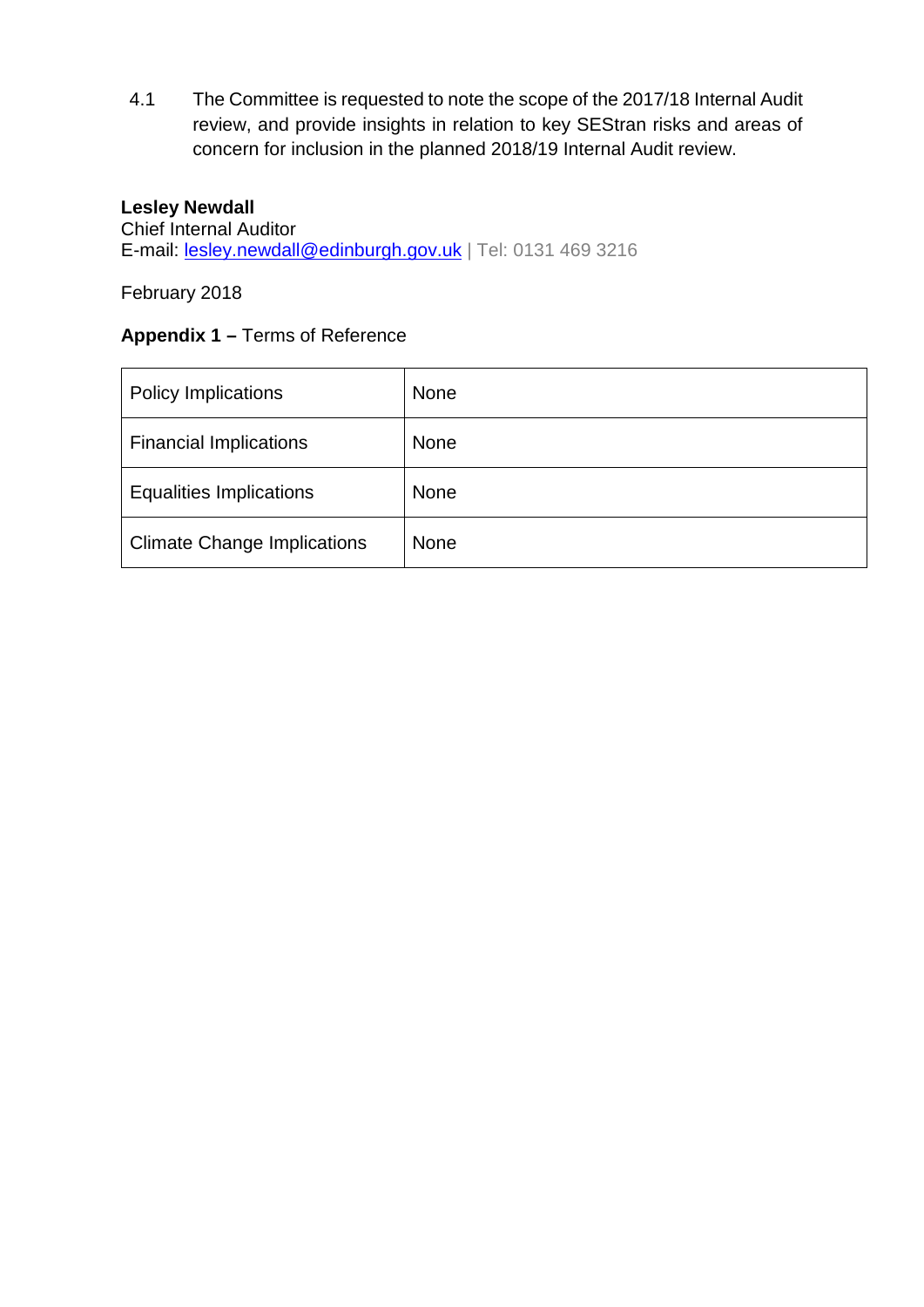

# **SEStran**

# Terms of Reference – Annual Audit, ref MIS 1708

To: Jim Grieve, Acting Partnership Director

From: Lesley Newdall, Chief Internal Auditor, Date: 14 February 2018

Cc: *See Key Contacts List*

This review is being undertaken as part of the 2017/18 City of Edinburgh Council Internal Audit plan approved by the City of Edinburgh Council Governance, Risk, and Best Value Committee in March 2017.

#### **Background**

The South East of Scotland Transport Partnership (SEStran) is one of seven Regional Transport Partnerships in Scotland. The partnership area includes eight local authorities, and is home to 28% of Scotland's population.

There is a huge diversity of transportation issues within the SEStran partnership area, from urban congestion to rural public transport and from ferry ports to airports. SEStran aims to address these issues and work towards a more sustainable and efficient transport network.

SEStran's Regional Transport Strategy (RTS) is the cornerstone of their work. It lays out their vision for the strategic development of transport in south east Scotland up to 2028 and includes a particular focus on links to and from Edinburgh, as the economic hub of the region.

SEStran is predominantly grant funded and received £1.4M funding in the financial year 2016/17. Funding is normally received from the Scottish Government; European bodies; and local authority councils. Circa £1m of this funding was spent on projects to support delivery of the RTS, and the balance on operating costs.

Given the significant grant funding contributed to support delivery of SEStran projects, it is essential that an adequate and effective governance framework has been established to support SEStran operations and disbursement of grant funds.

#### Scope

The scope of this review will assess the design adequacy and operating effectiveness of the key governance controls established to support SEStran operations and disbursement of grant funding on delivery of SEStran projects, with the objective of mitigating the following key risks:

- Strategy (medium)
- Governance (including Supplier dependency) medium
- Key person dependency (low)
- Grant Disbursement (low)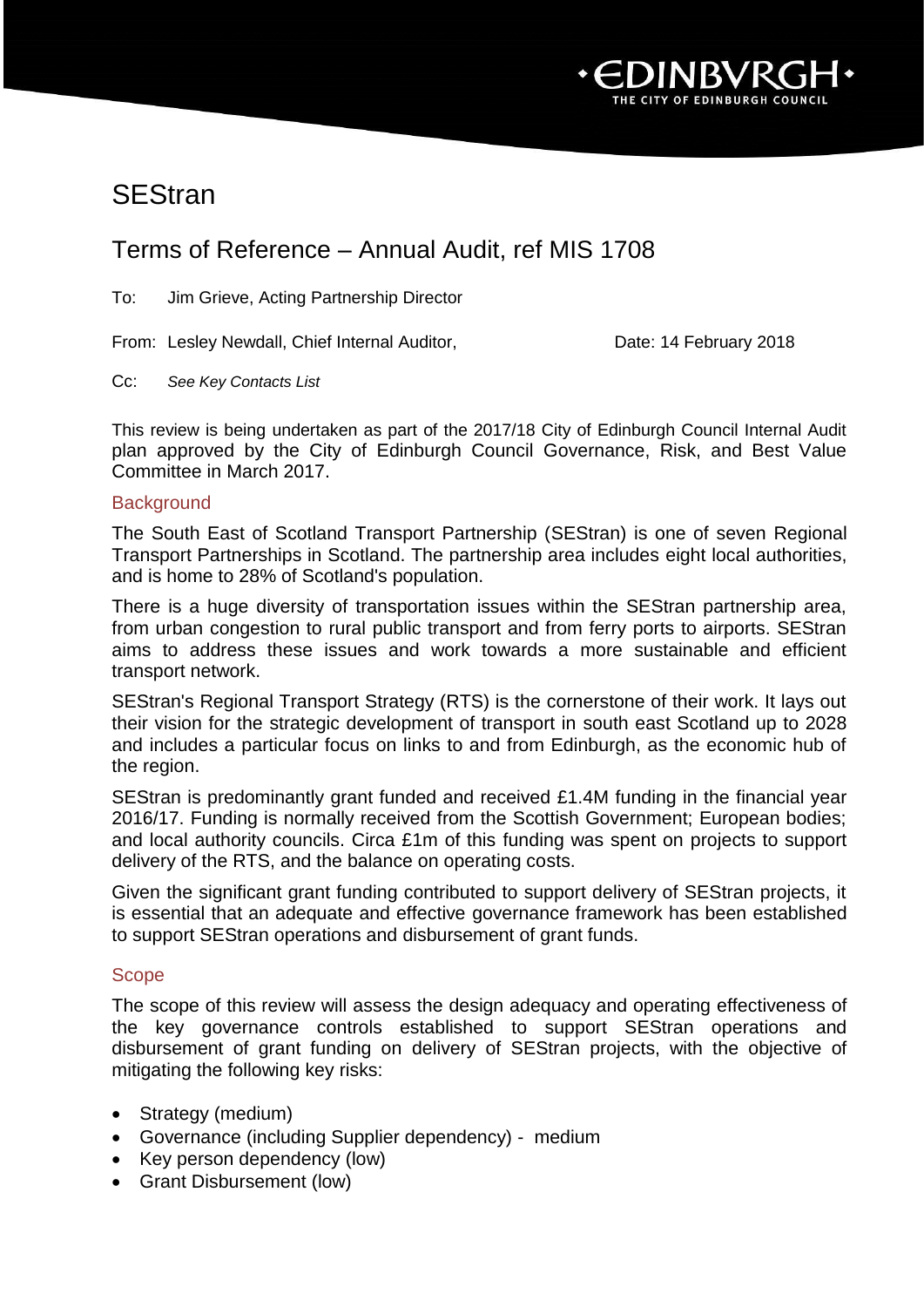#### Limitations of Scope

The scope of our review is limited to review of the key controls noted above.

### Approach

Our audit approach is as follows:

- Obtain an understanding of the key governance processes through discussions with key personnel, and review of systems documentation and walkthrough tests (where applicable);
- Identify the key risks;
- Evaluate the design of the controls in place to address the key risks; and
- Test the operating effectiveness of the key controls.

The sub-processes and related control objectives included in the review are:

| <b>Sub-process</b>                    | <b>Control Objectives</b>                                                                                                                                                                                                                                 |
|---------------------------------------|-----------------------------------------------------------------------------------------------------------------------------------------------------------------------------------------------------------------------------------------------------------|
| Governance and<br>supplier management | There is an established succession planning process in<br>$\bullet$<br>place to ensure continuity in the event of senior officer<br>absence:                                                                                                              |
|                                       | Authorities and approvals are adequately designed and<br>effectively and consistently applied in relation to<br>payments; procurement; payroll and grant acceptance;                                                                                      |
|                                       | There are formal structures in place relating to the<br>$\bullet$<br>partnership board and committees;                                                                                                                                                    |
|                                       | There are formal processes in place which set out the<br>$\bullet$<br>remits of the board and committees the roles and<br>responsibilities of senior officers; SEStran employees;<br>the partnership board; and councillor and non-councillor<br>members; |
|                                       | There is a formal process for the selection, education<br>and training of new board members; and                                                                                                                                                          |
|                                       | <b>SEStran</b><br>annually<br>obtains<br>third<br>party<br>supplier<br>$\bullet$<br>confirmations to confirm that third party services are<br>compliant with all applicable regulations and legislation.                                                  |
| <b>Strategy</b>                       | Contingency plans have been developed to address key<br>Brexit risks such as sourcing alternative funding and<br>sharing information and best practice with European<br>bodies;                                                                           |
|                                       | The contingency plans are approved at the correct level,<br>regularly reviewed and updated to reflect ongoing Brexit<br>developments; and                                                                                                                 |
|                                       | Ownership of contingency plans has been appropriately<br>allocated.                                                                                                                                                                                       |
| <b>Grant Disbursement</b>             | Grant payments are disbursed in line with the terms<br>specified in Grant Offer Letters, with appropriate<br>evidence of disbursement retained.                                                                                                           |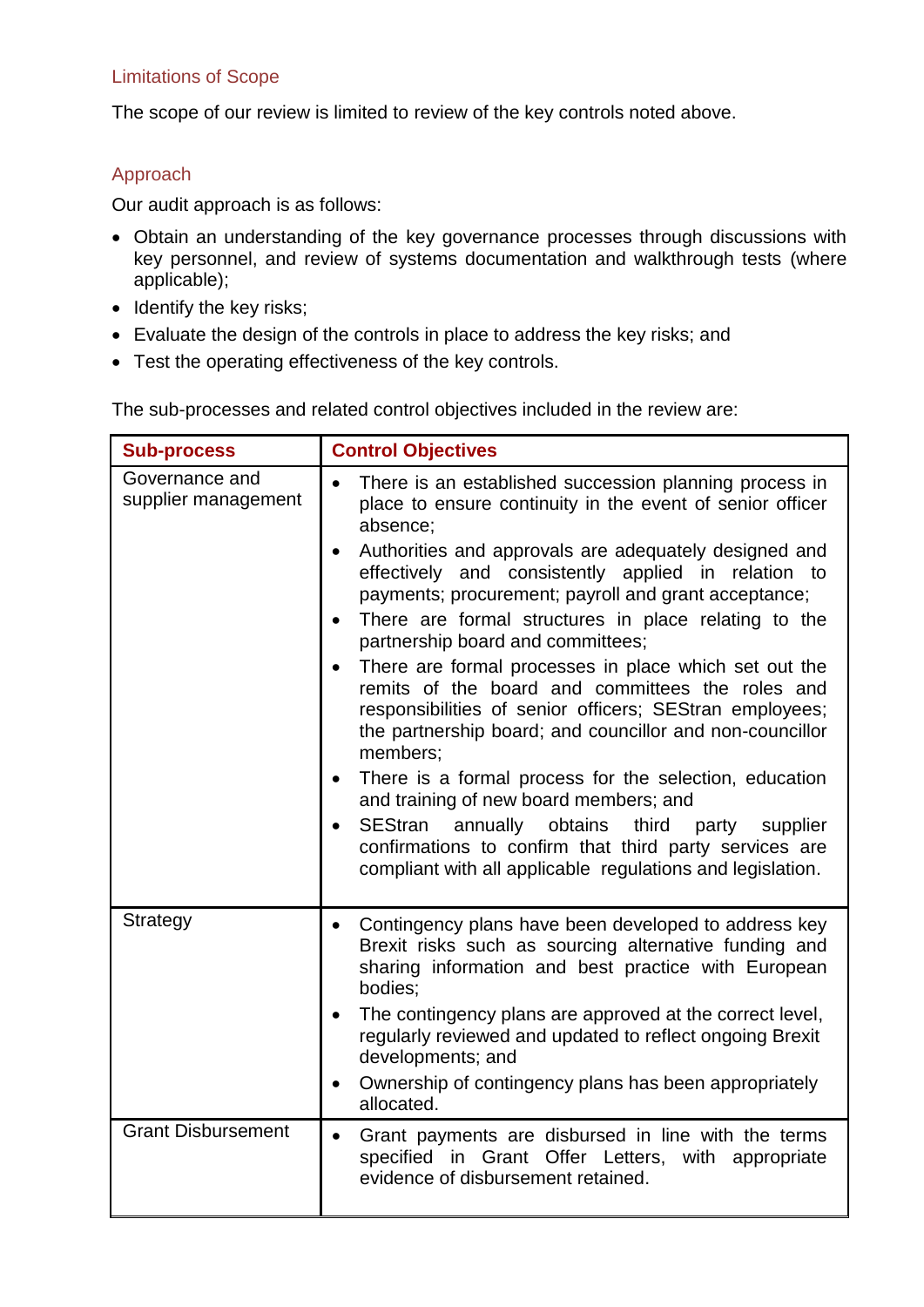#### Our Responsibilities

The role of Internal Audit is to act as an independent, objective assurance and consulting function, designed to add value and improve the operational effectiveness of the organisation. Internal Audit has unrestricted access to all activities undertaken in the organisation in order to independently review and report on the governance, risk management and control processes established by management.

Internal auditors will ensure they conduct their work with due professional care and in line with the requirements of the Public Sector Internal Audit Standards and other relevant professional standards.

The responsibilities of Internal Audit in respect of individual audit assignments are detailed in Appendix 2.

#### Your Responsibilities

It is Management's responsibility to develop and maintain sound systems of risk management, internal control and governance and for the prevention and detection of irregularities and fraud. Internal Audit work should not be seen as a substitute for Management's responsibilities for the design and operation of these systems.

Management will co-operate with Internal Audit on assignments and provide access to records, systems and staff as required within a reasonable timeframe following the request.

Where an audit report is delivered, management are required to provide formal responses to all recommendations, including specifying responsibility and anticipated dates for the implementation of the solutions within two weeks of the draft report being issued. They are also responsible for the implementation of the solutions and this implementation will be monitored and subject to follow-up review.

Internal audit work is performed solely for SEStran and solely for the purposes outlined above. Reports and documents prepared by Internal Audit should not be provided to anyone else.

The responsibilities of the Auditee in respect of individual audit assignments are detailed in Appendix 2.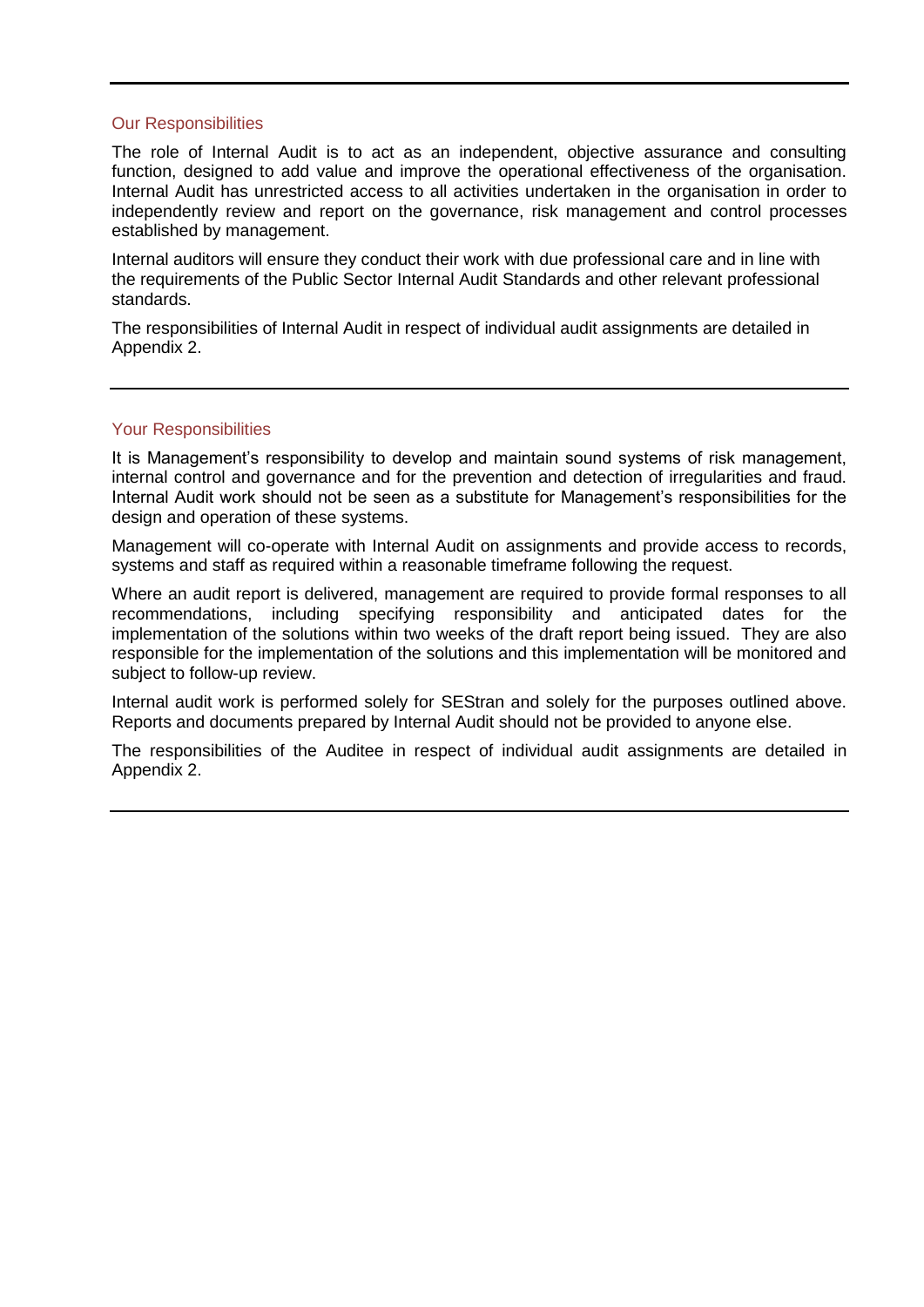#### Internal Audit Team

| <b>Name</b>         | Role                          | <b>Contact Details</b> |
|---------------------|-------------------------------|------------------------|
| Lesley Newdall      | <b>Chief Internal Auditor</b> | 0131 469 3216          |
| Elizabeth Maccallum | Internal Auditor              | 0131 469 3075          |

#### Key Contacts

| <b>Name</b>         | Title                                                        | Role                  | <b>Contact Details</b> |
|---------------------|--------------------------------------------------------------|-----------------------|------------------------|
| Jim Grieve          | <b>SEStran Partnership Director</b><br>(Acting)              | <b>Review Sponsor</b> | 0131 524 5160          |
| Angela Chambers     | <b>SEStran Business Manager</b>                              | <b>Key Contact</b>    | 0131 524 5154          |
| Lisa Freeman        | <b>Strategy &amp; Projects Officer</b>                       | <b>Key Contact</b>    |                        |
| <b>Moira Nelson</b> | <b>Active Travel Strategic</b><br><b>Development Officer</b> | <b>Key Contact</b>    |                        |
| Iain Shaw           | <b>CEC Principal Accountant</b>                              | <b>Key Contact</b>    | 0131 469 3117          |

#### **Timetable**

| <b>Fieldwork Start</b>         | 12 February 2018 |
|--------------------------------|------------------|
| <b>Fieldwork Completed</b>     | 02 March 2018    |
| <b>Draft report to Auditee</b> | 09 March 2018    |
| <b>Response from Auditee</b>   | 23 March 2018    |
| <b>Final Report to Auditee</b> | 30 March 2018    |

# Appendix 1: Information Request

It would be helpful to have the following available prior to our audit or at the latest our first day of field work:

• Relevant background papers, as discussed at the scoping meeting.

This list is not intended to be exhaustive; we may require additional information during the audit which we will bring to your attention at the earliest opportunity.

Governance (including Supplier dependency)

- Copy of the scheme of delegation of role and responsibilities
- Evidence of the annual assurance from third party providers that they are complaint with applicable regulations and legislation

Strategy

• Contingency plans for Brexit

Grant Disbursement

• A sample of a grant offer letter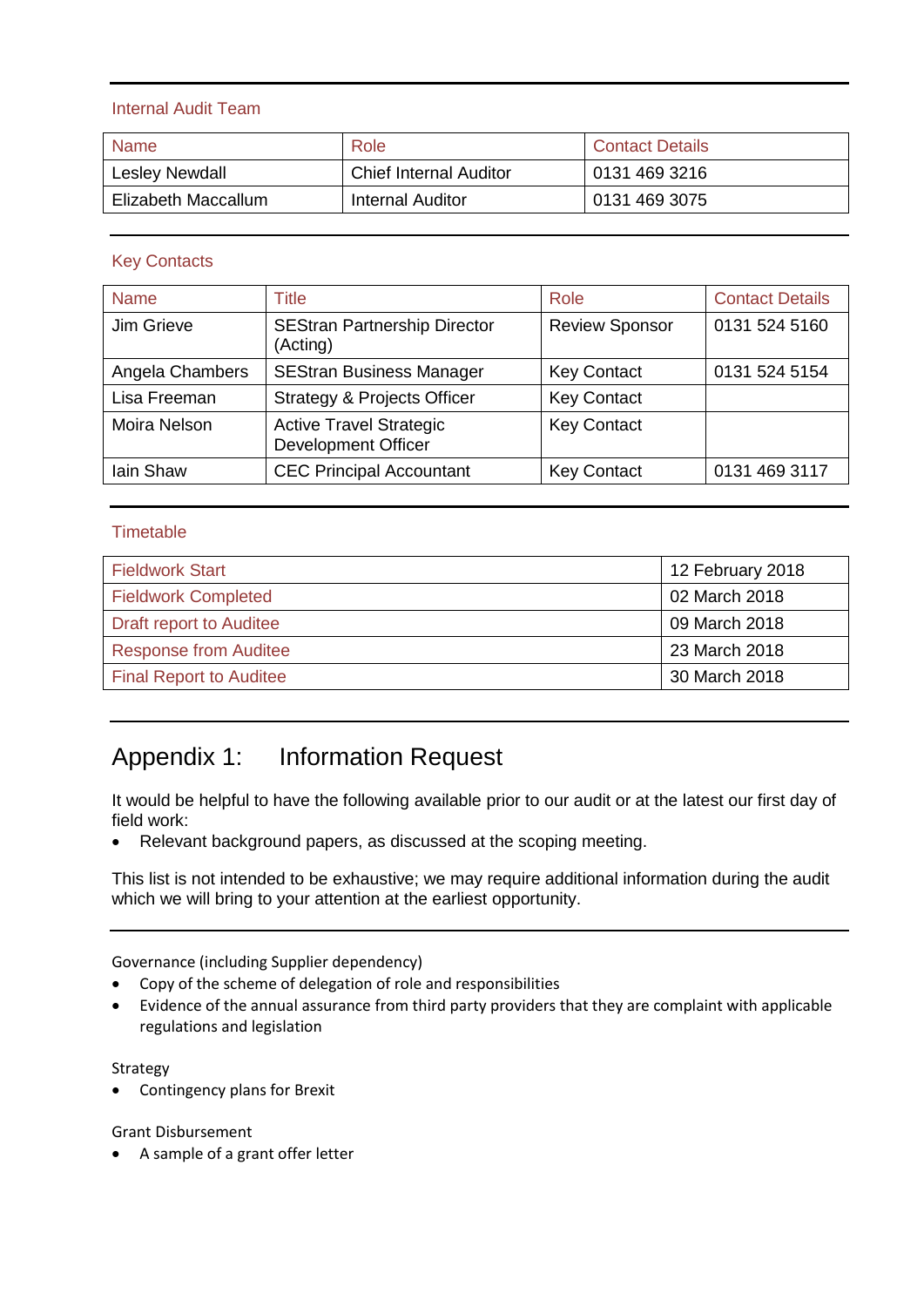# Appendix 2: Key Audit Stages, Responsibilities and Timetable

| Area                                                   | <b>Principles</b>                                                                            | <b>Further guidance</b>                                                                                                                                                                                                                                                                                                                                               |
|--------------------------------------------------------|----------------------------------------------------------------------------------------------|-----------------------------------------------------------------------------------------------------------------------------------------------------------------------------------------------------------------------------------------------------------------------------------------------------------------------------------------------------------------------|
| <b>Planning</b><br>the audit                           | Agreeing the<br>audit scope and<br>objectives                                                | $\bullet$<br>Internal Audit will determine and make arrangements for<br>sufficient resources to achieve audit engagement<br>objectives. This will be based on an evaluation of the<br>nature and complexity of each engagement, time<br>constraints and available resources.                                                                                          |
|                                                        |                                                                                              | An initial planning meeting will be held between Internal<br>$\bullet$<br>Audit and the Partnership Director. The planning meeting<br>will be held in advance of the audit fieldwork commencing.<br>The purpose of the meeting will be to agree the scope<br>and objectives for the review, requirements during the<br>audit and a reporting and closeout timetable.  |
|                                                        |                                                                                              | The Partnership Director will identify the personnel who<br>$\bullet$<br>have the relevant knowledge and are best placed to<br>answer questions in relation to the audit scope. The<br>Partnership Director will be responsible for notifying these<br>staff of the audit scope and any other requirements<br>agreed with Internal Audit during the planning meeting. |
|                                                        |                                                                                              | Internal Audit shall be responsible for organising meetings<br>$\bullet$<br>with relevant staff.                                                                                                                                                                                                                                                                      |
| <b>Audit</b><br>Timely<br>fieldwork<br>and<br>planning | communication of                                                                             | The Auditee will be informed of the progress of the audit<br>$\bullet$<br>on a regular basis.                                                                                                                                                                                                                                                                         |
|                                                        | issues identified<br>during fieldwork                                                        | Any issues identified during the fieldwork by Internal Audit<br>$\bullet$<br>will be discussed with the relevant staff to ensure that<br>they are accurate and proposed recommendations are<br>valid and achievable.                                                                                                                                                  |
|                                                        |                                                                                              | Any material issues (Critical) will be raised by Internal<br>$\bullet$<br>Audit with the Partnership Director immediately as they<br>arise.                                                                                                                                                                                                                           |
| <b>Reporting</b><br>to discuss and<br>audit report     | Closeout meeting<br>agree the internal                                                       | The closeout meeting will be undertaken with the<br>$\bullet$<br>Partnership Director within two weeks of the audit<br>fieldwork being completed.                                                                                                                                                                                                                     |
|                                                        |                                                                                              | Internal Audit will provide the Partnership Director with a<br>$\bullet$<br>copy of the draft report within 2 weeks of completing the<br>fieldwork.                                                                                                                                                                                                                   |
| <b>Reporting</b>                                       | Management<br>response to<br>internal audit                                                  | The Partnership Director will have 2 weeks to provide<br>$\bullet$<br>management comments on the findings and<br>recommendations in the Internal Audit report.                                                                                                                                                                                                        |
|                                                        | report                                                                                       | Internal Audit will issue the final report to the Partnership<br>$\bullet$<br>Director within 1 week of receipt of management<br>comments.                                                                                                                                                                                                                            |
| <b>Reporting</b>                                       | Reporting of<br>internal audit<br>findings to the<br>Performance &<br><b>Audit Committee</b> | Internal Audit shall prepare an internal audit update report<br>$\bullet$<br>annually for the Performance & Audit Committee. The<br>update report will summarise the findings arising from the<br>finalised internal audit report. It will also include progress<br>on implementation of prior year internal audit<br>recommendations.                                |